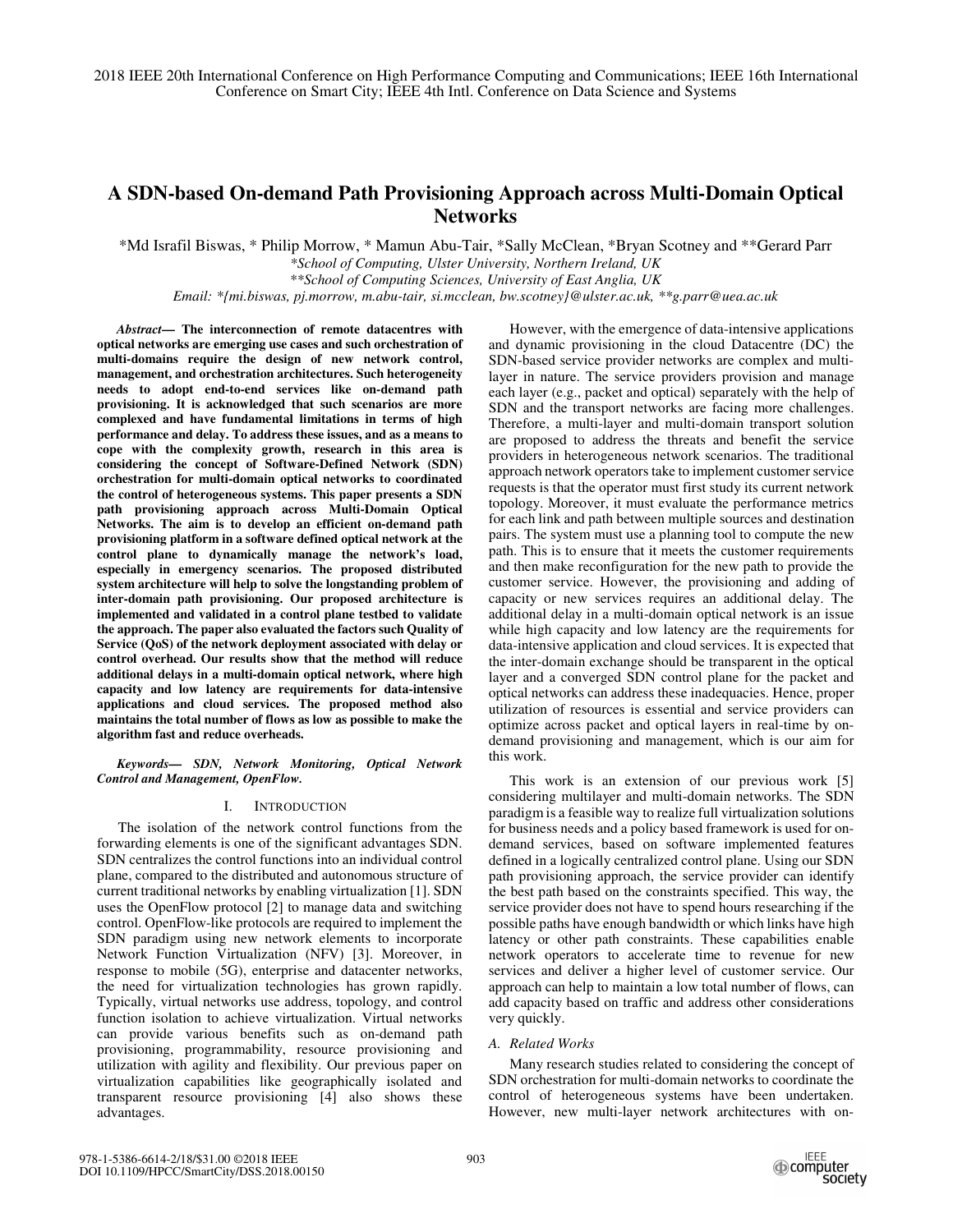demand path provisioning are required to manage the packetoptical architecture effectively.

A SDN-based approach is presented in [6] to provide multidomain on-demand bandwidth services to enable the automation of service provisioning, resources utilization, with the support for failure recovery mechanism. However, todays multi-domain networks are more complex with multi-layer heterogeneity.

In [7], a simple path provisioning architecture is proposed using a SDN controller to manage multi-layer switching for end-to-end paths. However, today's datacentre environment is more complex and requires more an optimized multi-domain transport solution.

R. Casellas et al [8] proposed and implemented an architecture for multi-domain optical networks with heterogeneous control planes supporting both Generalized Multiprotocol Label Switching (GMPLS) and OpenFlow deployments. The architecture has been validated considering mesh of SDN controllers on an experimental testbed focusing on aspects such as service provisioning latency and control plane overhead. However, this type of architecture has scalability issues for multi-domain and required peering agreements with operators.

In [9] a virtual network platform is presented considering various features including on-demand provisioning, flexibility, heterogeneous physical network infrastructure etc. with a virtual federation model. The problem with such a platform is the scalability with updates of the open-source software, especially for the promising Network Virtualization (NV) solution to meet business requirements.

Using our SDN-based path provisioning approach, service providers can quickly and easily create the data transport service path that can be used to automate fulfilment of user requests/requirements, based on various limitations. Service Level Agreement (SLA) may be applied to address a variety of path provisioning use cases, such as diversity, low latency, disaster recovery and data sovereignty. In summary, this paper is unique in the following aspects:

- We provide an on-demand provisioning approach in a multi-domain environment that will reduce additional delay by shorter response time.
- Our path reconfiguration experiments show the benefit of the proposed method by reducing latency to match varying traffic demands.
- More frequent path reconfigurations can increase the number of packet drops which leads to retransmissions and finally degrade the application performance. The proposed approach can reduce the number of packet drops and improve the network performance.
- Our approach to transport solution with SDN maintains the total number of flows as low as possible hence, makes the algorithm fast and reduces the overhead.

The rest of the paper is organized as follows: Section II describes the multi-domain transport solutions with SDN. Section III presents the proposed transport solutions for dynamic path provisioning with SDN. Section IV describes the evaluation of the proposed method with the experiment setup and results. Finally, section V provides some conclusions and a view for future work.

## II. MULTI-DOMAIN TRANSPORT WITH SDN

In order to gain a service delivery path, the control and the data planes are separated in a SDN. Hence, a centralized SDN controller needs to be implemented to control and manage the multi-layer or multi-domain network elements. The controller core functions should be scalable for inter-domain exchange in a multi-layer environment. A transport solution for a multidomain SDN architecture which is re-routable regardless of whether it is electrical (packet-switched) or optical (circuit switched) to improve the network performance is therefore required. Figure 1 shows an overview of a typical Multi-domain Optical Network. An aggregated SDN control plane for the packet and optical networks with on-demand path provisioning can help address all these inefficiencies. On-demand path provisioning across packet and optical layers can improve network performance in real-time for availability and economics.



Fig. 1. Overview of a Multi-Domain Optical Network with SDN



Fig. 2. A Typical POC environment with LINC-Switch to Simulate Simple Optical Network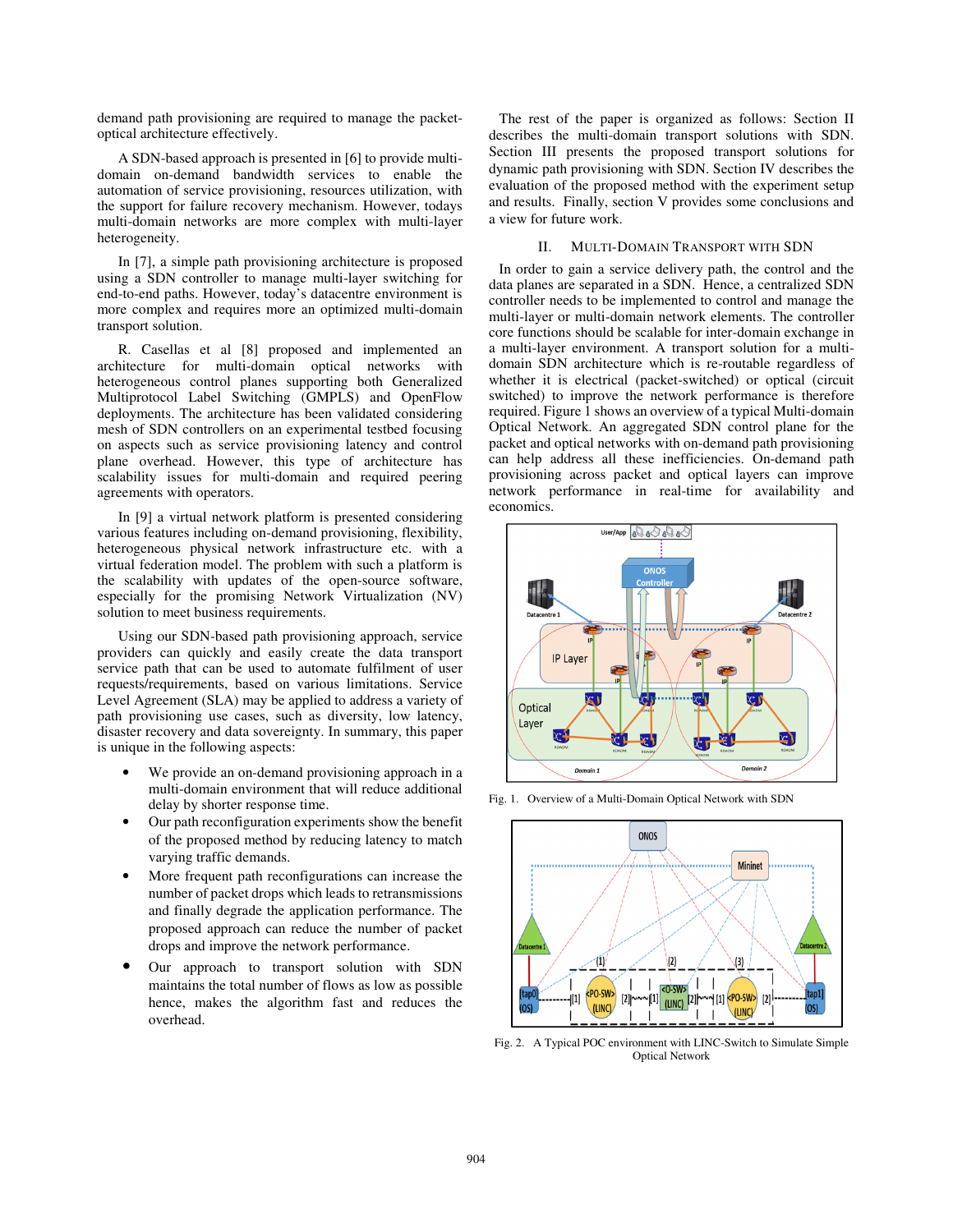This can reduce over- provisioning by adding capacity based on traffic and other considerations very efficiently and quickly manners. This will help to provide and manage efficient and faster end-to-end paths among the mixed circuit and packet network environment considering various scenarios. We have used OVS (open vSwitch) in Mininet [10] to emulate packet routers and switches. The packet switches are directly attached to hosts, which represent hosts or datacentres. The emulated packet switches are interconnected with optical ROADMs (Reconfigurable optical add-drop multiplexer) for transport.

ROADM adds the ability to remotely switch traffic from a wavelength-division multiplexing (WDM) system at the wavelength layer. The OpenFlow match/action tables for the ROADMs can be represented by the service provider's transport networks by cross-connecting the lambdas to establish paths at the optical layer. The IP routers are connected physically to the ROADMs, and the chain of ROADMs establish the transport topology. Hence, ROADMs are accountable for all traffic passing through the cross connected optical paths.

ONOS (Open Networking Operating System) [11], is known as the distributed SDN control platform motivated by the requirements of large operator networks. The requirements (e.g., performance, scalability, and availability etc.) typically operate in large and complex multi-layer networks that ONOS provides support in a multi-layer network. ONOS has the ability of on-demand provisioning of bandwidth between datacentres, and handling of failures automatically with seamless restoration in both packet and optical layers. Hence, ONOS aims to provide WAN operators with real-time on-demand network programmability.

The LINC-OE [12] is the optical emulation for the LINCswitch used in this work for optical integration considering a multi-domain network. LINC-OE helps to emulate the ROADM, whereas, the LINC-Switch is used to simulate a simple optical network as shown in Fig.2. In the figure, a logical switch number that related to the tap (e.g., tap0). tapX is the operating system tap interface number X. PO-SW indicates the packet-optical logical switch that has Ethernet ports as well as optical ports. O-SW - indicates the optical switch that has only internally emulated optical ports and links between them. The Optical Space Switch is the switching fabric of the optical network architecture built on a hybrid network [13]. The PO-SW switches (layer 2/3 switches) are simultaneously connected with an optical space switch (O-SW ) that uses Direct Fibre Link (DFL) designed and implemented for the proposed approach (a switching substrate that provides an optical circuit between any idle input and output ports, without optical to electronic conversion [14]) as depicted in the figure.

### **III.** THE PROPOSED APPROACH

The proposed method is based on the utilization of a requested link, which is able to provide the status of the link inside OpenFlow domain using ONOS. ONOS extends its on-demand provisioning of resources by supporting multi-domain operations through REST interfaces and APIs. We developed an interface that makes possible to avoid over utilization through monitoring or help recovery in emergency situations to support multi-domain path provisioning by rerouting to DFL paths.



Fig. 3. Flow Diagram of the Proposed Approach

 Fig. 3 shows a flow diagram for the proposed approach for multi-domain transport with SDN. The proposed method first computes the set of all possible paths for the data transfer requests from a source to destination. For each path, the proposed approach will calculate the utilization of the link where the cost of the link (i.e. the threshold) can be accepted or, if the link is broken then the utilization is calculated for each path considering how much load can be accepted. When the flow is rerouted through high-speed DFL, the acceptable load of the path is updated.

The Network Monitoring section calculates the link utilization periodically where it sends updates to a device. The device responds with the timing profile. The controller stores and uses this information to calculate port utilization to predict link performance and status.

Our approach is able to communicate with connected devices and able to query the flow tables, fetch the flow entries as required for rerouting through the DFL. The data fetched from the Network Monitoring and during the path calculation, are used to calculate the network load and capacity. The link statistics then can be used to determine the link threshold. Therefore, the SDN controller predicts the link capacity or the broken link situation to distribute load through the DFL.

As mentioned in the Algorithm 1, the DFLshift is defined as the total load which must be shifted to avoid congestion due to over utilization. AVGtx is the average transmission rate of an outbound port. The flows are rerouted iteratively from the active path to the DFL path by the SDN controller. When the flow reaches the threshold or the selected link is broken, for each iteration the chosen flow is rerouted to the DFL path that is capable of accepting the flow's load. Hence, this policy will help to prevent congestion for emergency migration during any broken links to balance the network path after rerouting. The pseudocode used for this approach is shown in Algorithm 1 that describes how the flows are rerouted to the DFL path. Our approach maintains the total number of flows as low as possible to make the algorithm fast and reduce the overhead.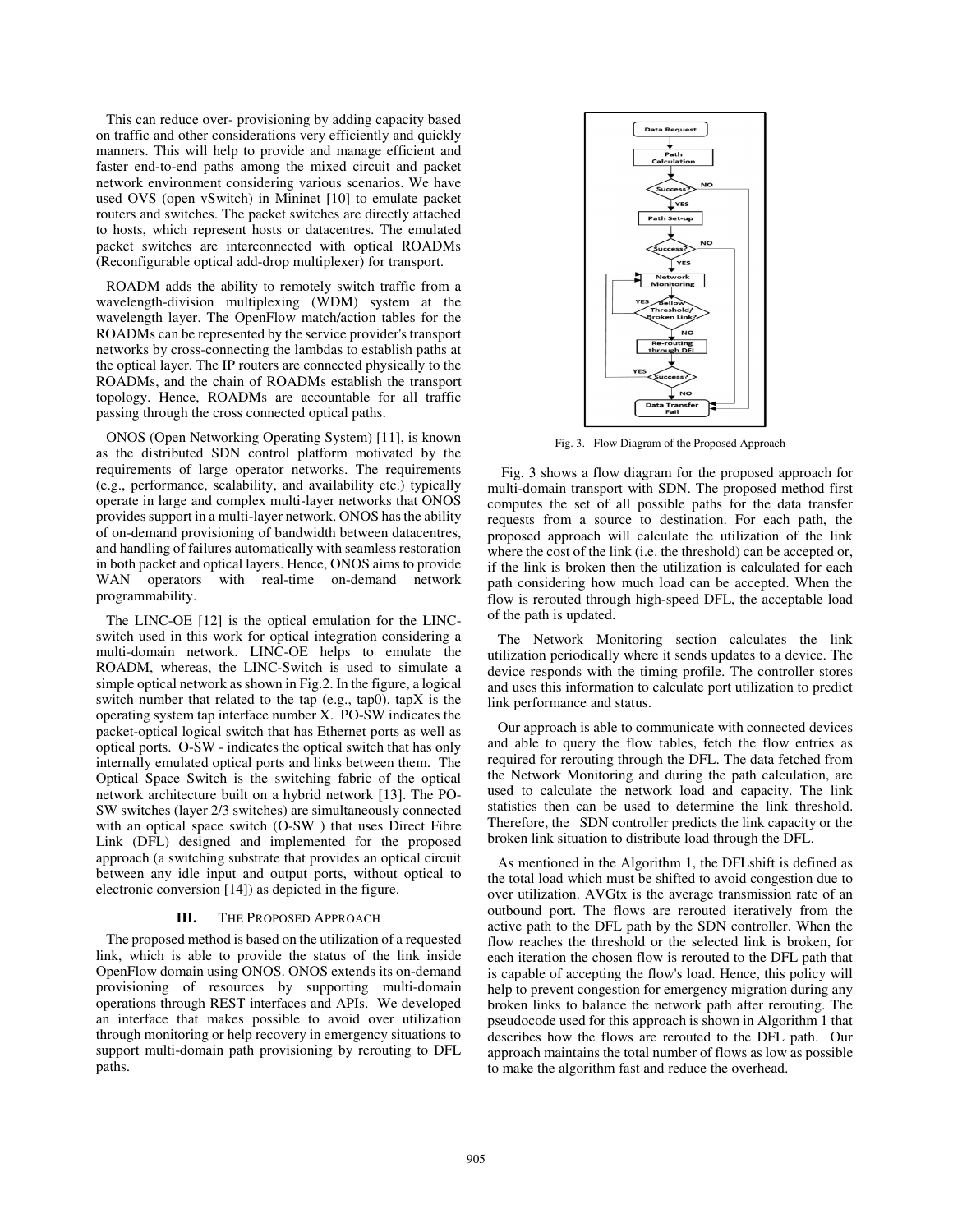This is an iterative process to check if the requested data transfer is done i.e., flows with congested devices are free then the DFLShift is zero. If any link is broken, the requested flows will be rerouted to a DFL route flow.

**Algorithm 1: Rerouting through DFL** 

| 1: if any Link is Broken then                                 |  |  |  |
|---------------------------------------------------------------|--|--|--|
| 2:<br>DFLreroute Flow <- RequestedFlows (R)                   |  |  |  |
| $3:$ end if                                                   |  |  |  |
| 4: DFLShift<- AVGtx - (0.7 * LinkCapacity)                    |  |  |  |
| 5: F <- RequestedFlows (R)                                    |  |  |  |
| 6: N<- NoOfFlows(F)                                           |  |  |  |
| 7: k < 0                                                      |  |  |  |
| $8: i < N - 1$                                                |  |  |  |
| 9: for (i=0; $i \leq j$ and DFLShift > 0; $i$ ++) do          |  |  |  |
| 10:<br>DFLreroute <- F[i]                                     |  |  |  |
| flowRate <- DFL reroute Flow<br>11:                           |  |  |  |
| if flowRate >= DFLShift then<br>12:                           |  |  |  |
| 13:<br>DFLgrantedPath <- DFLCapacityFreePath                  |  |  |  |
| 14:<br>if DFLgrantedPath != NULL then                         |  |  |  |
| 15:<br>Reroute DFLreroute to DFLgrantedPath                   |  |  |  |
| 16:<br>Update the granted load of DFLgrantedPath              |  |  |  |
| 17:<br>DFLShift <- 0                                          |  |  |  |
| 18:<br>break                                                  |  |  |  |
| end if<br>19:                                                 |  |  |  |
| 20:<br>end if                                                 |  |  |  |
| $21:$ end for                                                 |  |  |  |
| 22: for (DFLShift $> 0$ and $j \ge 0$ ) do                    |  |  |  |
| 23:<br>DFLreroute <-F[i]                                      |  |  |  |
| flowRate <- DFL reroute Flow<br>24:                           |  |  |  |
| DFLgrantedPath <- DFLCapacityFreePath (rerouted flows)<br>25: |  |  |  |
| if a DFLgrantedPath != NULL then<br>26:                       |  |  |  |
| 27:<br>Reroute DFLreroute to DFLgrantedPath                   |  |  |  |
| Update the granted load of DFLgrantedPath<br>28:              |  |  |  |
| DFLShift <-- DFLShift- flowwrate<br>29:                       |  |  |  |
| 30:<br>$i \leq -i-1$                                          |  |  |  |
| $i \leq 0$<br>31:                                             |  |  |  |
| 32:<br>goto line 9                                            |  |  |  |
| 33:<br>end if                                                 |  |  |  |
| 34:<br>$i \leq i - 1$                                         |  |  |  |
| 35: end for                                                   |  |  |  |

IV. EVALUATION AND EXPERIMENT RESULTS

#### *A. Experiment Setup*

In this section, we investigate response time with or without the DFL paths when an application adds and removes various sizes of intents. Intents are the policy-based directives in ONOS that allows applications to specify the network control requirements. The experiment uses the ONOS built-in app *push-test-intent* to push batches of point-to-point intents through its intent API. The ONOS utility creates the intents depending on the endpoints, batch size and application ID, and returns the latency while the all the intents are successfully installed. ONOS manages inventory of intents in a distributed data store that uses optimistic replication and conversation based techniques. The controller compiles the intents to flow rules as requested and write to the required distributed data stores to distribute the intents and flows. The timestamps are captured on the OF control network with the Wireshark tool, as well as ONOS Device and Graph timestamps recorded in ONOS using *Topology-event-metrics* and *Intents-eventsmetrics* apps. The metrics app can be enabled from *app activate org.onosproject.metrics.* Therefore, CLI command can be used to get timestamps of various events. The end-to-end timing profile is confirmed by collecting those timestamps of the events from the initial event triggering when ONOS registers the event in its topology.

| <b>TABLE L</b> | CONFIGURATION PARAMETERS: EXPERIMENT-INTENT |
|----------------|---------------------------------------------|
|                | <b>ADD REMOVE LATENCY</b>                   |

| Parameters                                 | Value    |
|--------------------------------------------|----------|
| <b>Datacentres</b>                         |          |
| <b>Packet Switch Nodes</b>                 | 6        |
| <b>Optical Switch Nodes</b>                | 10       |
| Number of Intents Initially Installed      | 1,10,100 |
| Number of installed point-to-point intents | 6        |
| No of Runs for Each Data Points            | 20       |



Fig. 4. Illustration of on-demand path provisoning with or without DFL



Fig. 5. Average Latency Comparison with 1 Intent



Fig. 6. Average Latency Comparison with 10 Intents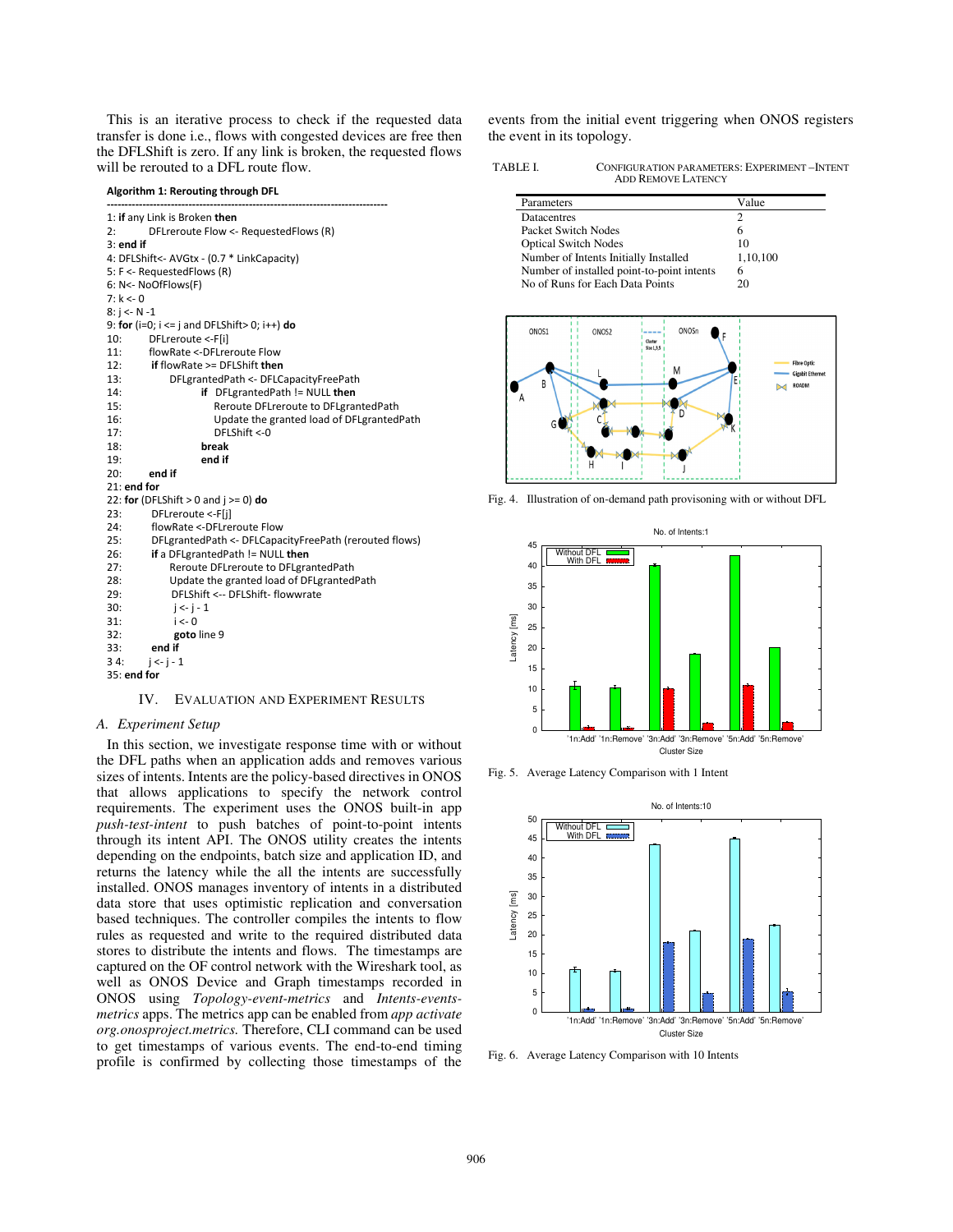Each data point the mean of 20 runs (after 4 warm-up runs) with 95% confidence interval. The ONOS controller uses the North Bound API from the top stack with the help of intents and flow subsystems to the bottom of the stack. In general experiment setup, ONOS can scale from 1 node to a number of nodes. Hence, at least 5-node virtual server cluster is required for these experiments. Here, we have used Mininet version 2.2.1 and OpenFlow version 13 for all the experiments. The ONOS clusters are emulated using Mininet and the basic experimental setup for the experiments includes network connections to communicate within the clusters. Details of the configuration parameters can be found in TABLE 1.

The experimental results of this set of tests provide network operators and application developers with an intensive to design applications based on the response time. Our set of experiments show comparisons with or without DFL including a various size of operating intents, in terms of how large the intents are, and how the cluster size affects the response time. Fig. 4 presents the packet-optical datacentre network topology used for the experiments to compare the path provisioning approach with or without DFL route. For example, a route without a DFL path can be chosen as A->B->L->M->E->F and a route with a DFL route can be chosen as A->B->C->D->E->F. Fig. 5 shows that using 1 intent, increasing the cluster size from 1 node to 5 nodes the average latency can be reduced at least 60% using DFL route compared to without DFL (i.e., packet switching nodes) routes.

Similarly, removing intents using DFL paths reduces the latency compared to using no DFL paths and the average latency can be reduced by at least 70%. Similar results can be found by increasing the number of intents as shown in Fig. 6. We observed that the average latency is increased with the increase of the cluster size. The average latency can be reduced by at least 50% while installing the intents over DFL route. The intents withdrawal latency can also be reduced by at least 72% using DFL paths. Using 100 intents, similar results can be observed comparing the average latency with or without DFL routes. Fig.7 shows that adding intents over DFL route the average latency can be reduced by at least 42%, whereas the average intent removal latency can be reduced by at least 23% using DFL path.



Fig. 7. Average Latency Comparison with 100 Intents

The second experiment characterises the response time in an event when the added intents need to be re-routed due to a path change, e.g. the shortest path is no longer available. The experiments are performed over 1000 run with 95% confidence interval and the VMs are created using iperf [15] tool.

We first install intents confirming that the intents are not automatically removed. For simulation, we break the shortest path and take the initial event timestamp t0 by inspecting the ONOS log for when the new topology description is taken in by the controller. Finally, ONOS re-compiles the intents and flows, and installs them. The final Intent added timestamp (t1) is captured from *Intents-events-metrics*, after verifying all intents are added successfully. The timestamp difference (t1 - t0) is considered as the latency incurred for re-routing the intent(s).

Path reconfiguration is introduced in this architecture in order to compare response time with background traffic to match varying traffic demand. In this experiment iperf TCP connections are used during reconfiguration with a VM size of 50MB and the average topology discovery time is calculated using *Topology-event-metrics*. *Topology-event-metrics* in ONOS calculates the time when ONOS gets connections from OVS switches as the start time and the time when ONOS handles the last Topology Event as the end time.



Fig. 8. Average Topology Dscovery Time Comparison during Re-routing



Fig. 9. Average Packet Drops Comparison during Re-routing